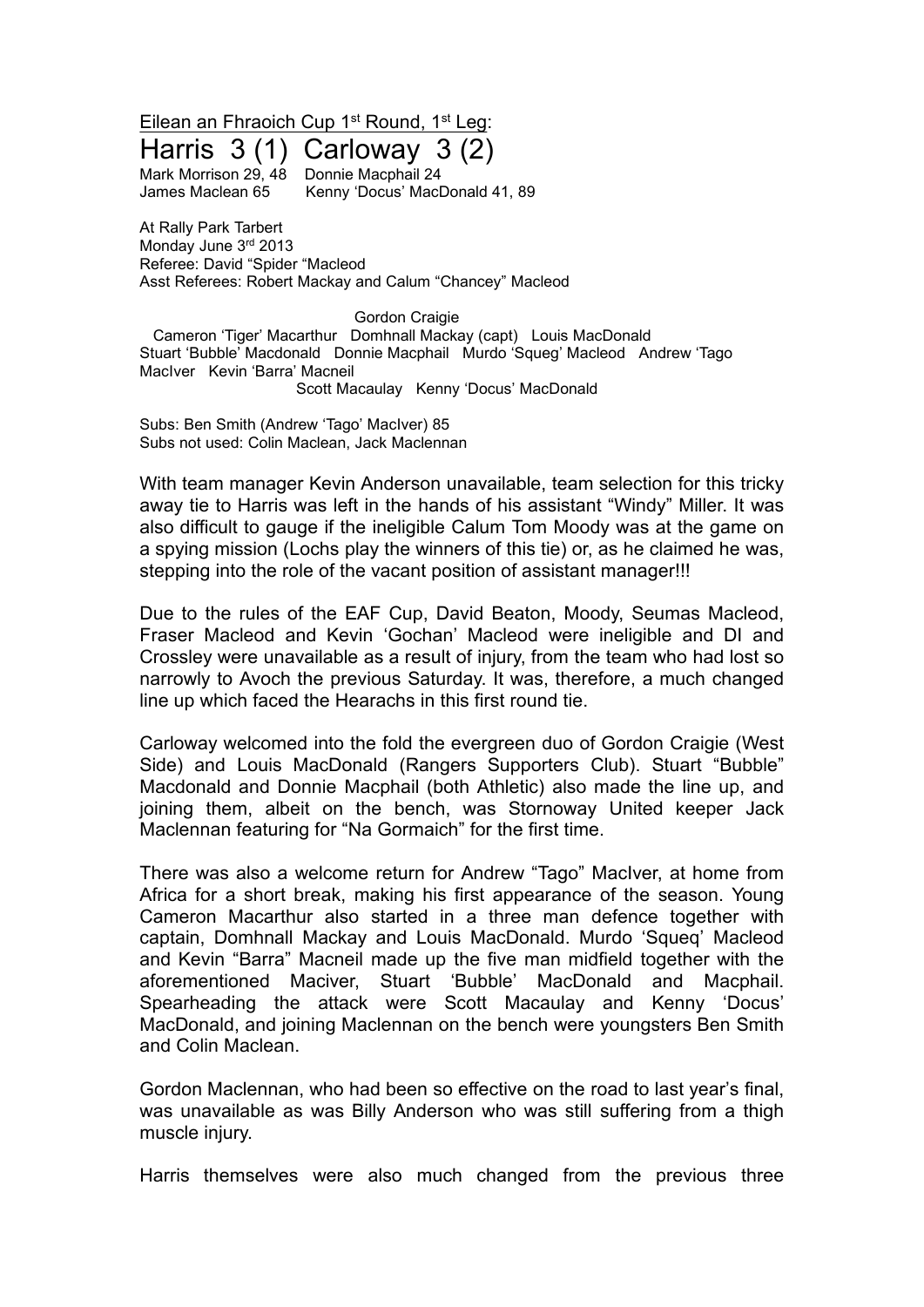encounters of the season as they bolstered their line up with the inclusion of Roddy Morrison (Lochs), Eoighainn Macphee (United), James Maclean (making a rare aprearance) and Norman Macleod (United) *(who misses out on Carloway selection by a generation, as his paternal grandfather was the Rev Norman Macleod [Tarmod Iain 'Alasdair] from 3 Borrowston ).* Harris veteran and former midfield powerhouse cum defender John "Fuggy" Macdonald, at 42 years of age, was a surprise inclusion as the Harris custodian and despite playing out of position he was to have a very sound game between the posts.

This game also marked the debut of former Athletic player, David "Spider" Macleod, as a referee in the senior ranks.

Harris started brightly and took the game to Carloway without causing any real threat to Craigie in the Carloway goal but Mark Morrison, with his pace and trickery, did give the Carloway faithful some anxious moments. Roddy Morrison was also prominent in the early stages with his prompting balls. The early stages of the game swung from end to end with arguably the best opportunities falling to Carloway but they were all squandered with the majority of them best summed up by the old footballing cliché "high wide and handsome."

However, the breakthrough did arrive on the 24<sup>th</sup> minute when a rare Kenny Docus goalbound header was cleared by Fuggy off the line. Unfortunately for the keeper, his clearance went straight to Kevin "Barra" whose headed attempt hit the bar and Donnie Macphail followed up to bundle it into the net from three yards out **(0-1)**

Shortly after the restart, Macaulay won the ball in midfield, flighted a ball through to Kenny 'Docus' who was unmarked on the corner of the 18 yard box but he totally mishit his shot and another opportunity went abegging.

Carloway were to rue their wasted opportunities in the 29th minute when an innocuous looking cross from the right found Mark Morrison and he headed the ball across the face of the goal into the bottom corner of the net to Craigie's left **(1-1)**

This was followed up shortly afterwards by a Benn Esslemont effort from 30 yards which just went over the bar of Craigie's goal. There was a further anxious moment when, with Carloway committing men forward, Kenny 'Docus', at the corner of the 18 yard box, attempted a pass which went astray and Harris broke away up the left wing. Thankfully, Domhnall Mackay was alert and made a timely intervention to clear the danger.

The game continued to flow from end to end, without any clear cut chances being created by either of the two sides until the  $41<sup>st</sup>$  minute when Kenny 'Docus' found himself with space on the Harris 18 yard line. However, he managed to sclaff his shot, but somehow the ball contrived to trundle into the net under 'Fuggy' Macdonald's body. **(1-2).**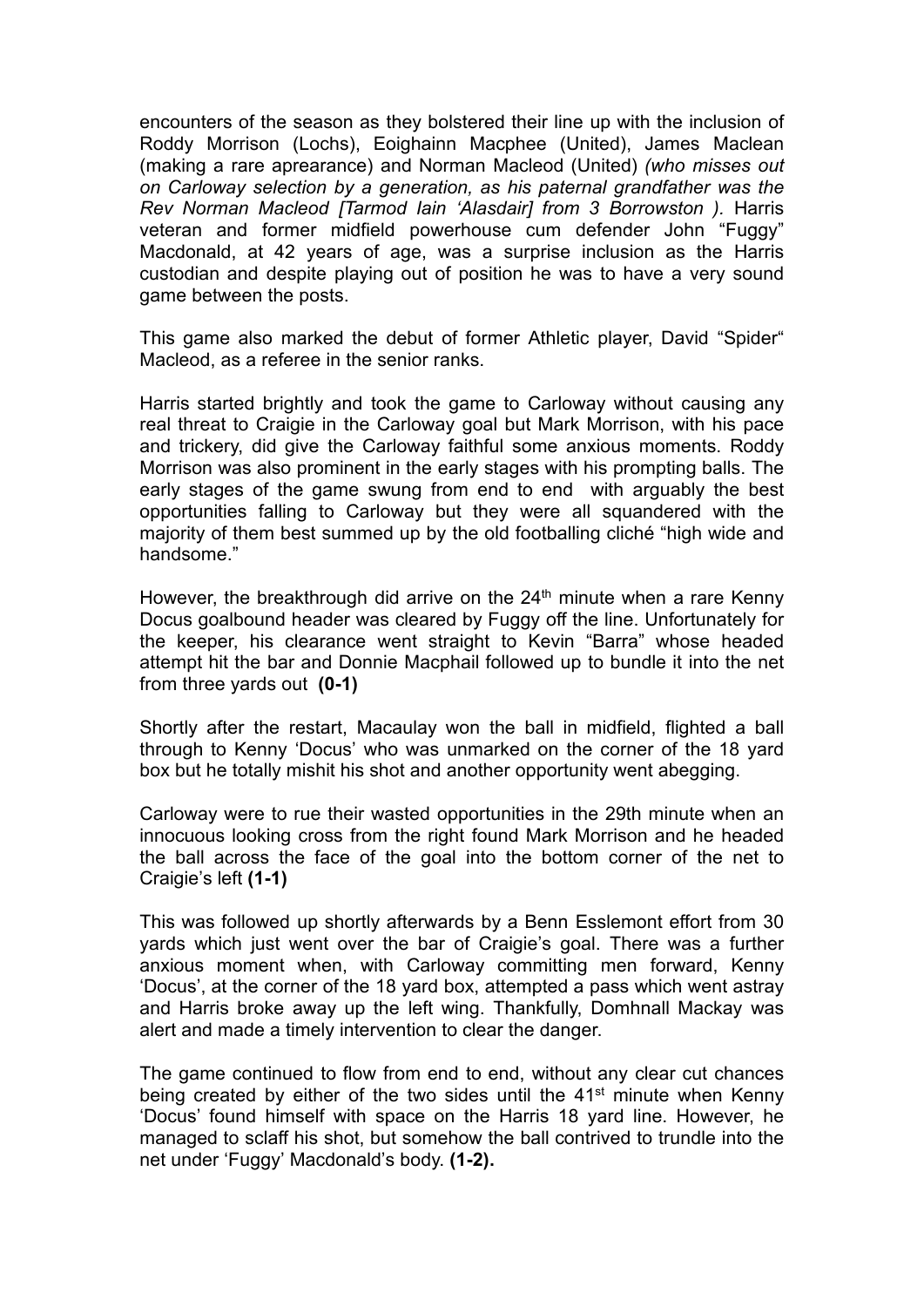It was obviously a disappointingly poor goal for the Hearrachs to lose and especially so for 'Fuggy' who had hardly put a foot wrong up until that point. In the remaining minutes of the half Harris managed a Roddy Morrison effort which just went over the bar and Mark Morrison also had a shot cleared off the Carloway line.

## **H T – Harris 1 Carloway 2**

The early opportunities in the second half fell to Carloway when "Barra" was presented with a half chance after a Domhnall Mackay header from a "Squeq" free kick fell at his feet, but he managed to put it wide of the post.

The 48<sup>th</sup> minute saw the Harris equalisier as despite two fine defensive headers by Louis Macdonald the ball arrived back in the Carloway box, fell at the feet of Mark Morrison who tapped the ball into the net from three yards out **(2-2)**

The loss of the goal stung Carloway into action and on the  $50<sup>th</sup>$  minute a Macarthur pass found Macaulay just inside the corner of the 18 yard box, he dribbled past two defenders moving along the line of the box and he manoeuvred himself into a position to unleash a shot which 'Fuggy' managed to stop but failed to hold, however there was no Carloway player running in to take advantage. This was followed shortly afterwards by another Macaulay left foot shot which again was well saved by Fuggy.

Carloway continued to press and a neat inter passing move between three players presented Andrew "Tago" MacIver with an opportunity but his attempted lob was weak.

In the 58th minute, Macaulay picked the up the ball near the corner of the Harris 18 yard box and powered his way to the byeline, dribbled past two defenders along the byeline and he sent a perfectly weighted pass to Kenny "Docus" MacDonald who was unmarked, 14 yards from goal, and although his shot was powerful enough it was too near 'Fuggy' MacDonald, who made another decent save.

Eventually, in the 65th minute, Harris were presented with an opportunity as from a Carloway attack the ball was sent over the top of Carloway defence, landed at the feet of James Maclean who bore in on goal from the right hand side, reaching the corner of the 18 yard box. Craigie attempted to come off his line, hesitated momentarily, ran out to close down Maclean but this delay was enough for Maclean to compose himself and lob the ball over Craigie into the net, to the rapturous applause of the home support and Maclean himself disappeared underneath his teammates as they fell on top of him to celebrate his fine finish**. (3-2)**

The Harris goal seemed to deflate Carloway for a short while but by the  $70<sup>th</sup>$ minute they were back on the attack. An exquisite bit of skill by Macaulay, on the byeline, allowed him to glide past two defenders, another perfectly weighted ball found 'Docus' once again unmarked and from a yard out, to the